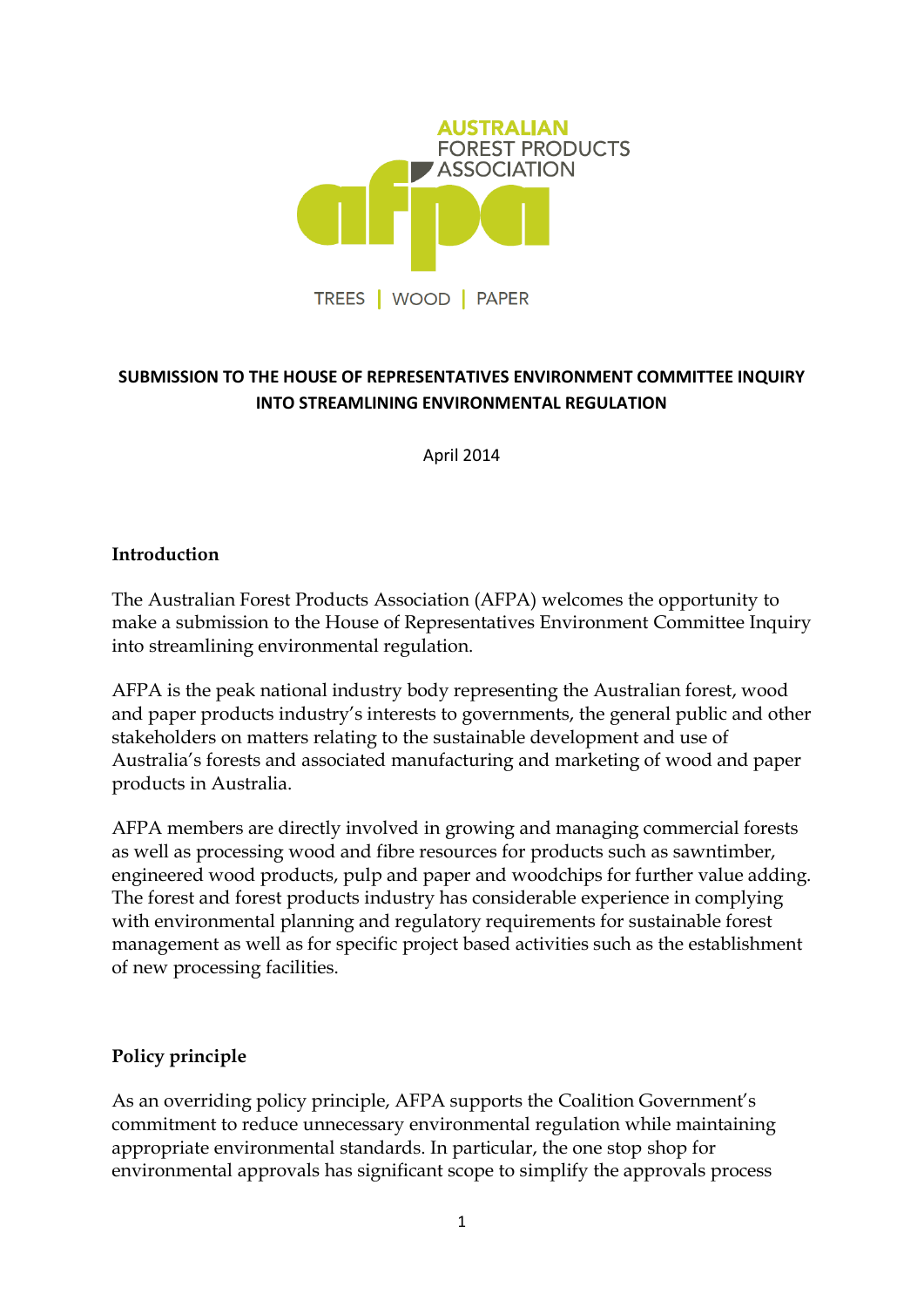across federal, state and local jurisdictions while maintaining environmental standards.

It is important that environmental regulation is undertaken in accordance with efficient and best practice public policy by:

- streamlining approval processes where relevant;
- removing unnecessary duplication and bureaucracy; and
- reducing compliance costs on projects and businesses across the economy.

### **Jurisdictional arrangements, regulatory requirements and the potential for deregulation**

#### *Single assessment and approvals process*

AFPA notes that the national reform agenda for environmental regulation has built on the Council of Australian Governments (COAG) process, which has previously endorsed:

- a more proactive approach to protecting Australia's environment through more strategic assessments and regional environmental plans;
- new national standards for accrediting environmental impact assessments and approvals to better align Commonwealth and state systems;
- development of bilateral arrangements for accreditation of state assessment and approval processes; and
- inter-jurisdictional taskforces to examine and facilitate removal of unnecessary duplication and reduce business costs for significant projects.

The Australian Government has developed these principles further for the one stop shop process with an implementation framework comprising:

- a Memorandum of Understanding between each state and the Commonwealth Government;
- agreement on bilateral assessments and updating any existing agreement with each state; and
- negotiation of approval bilateral agreements within 12 months.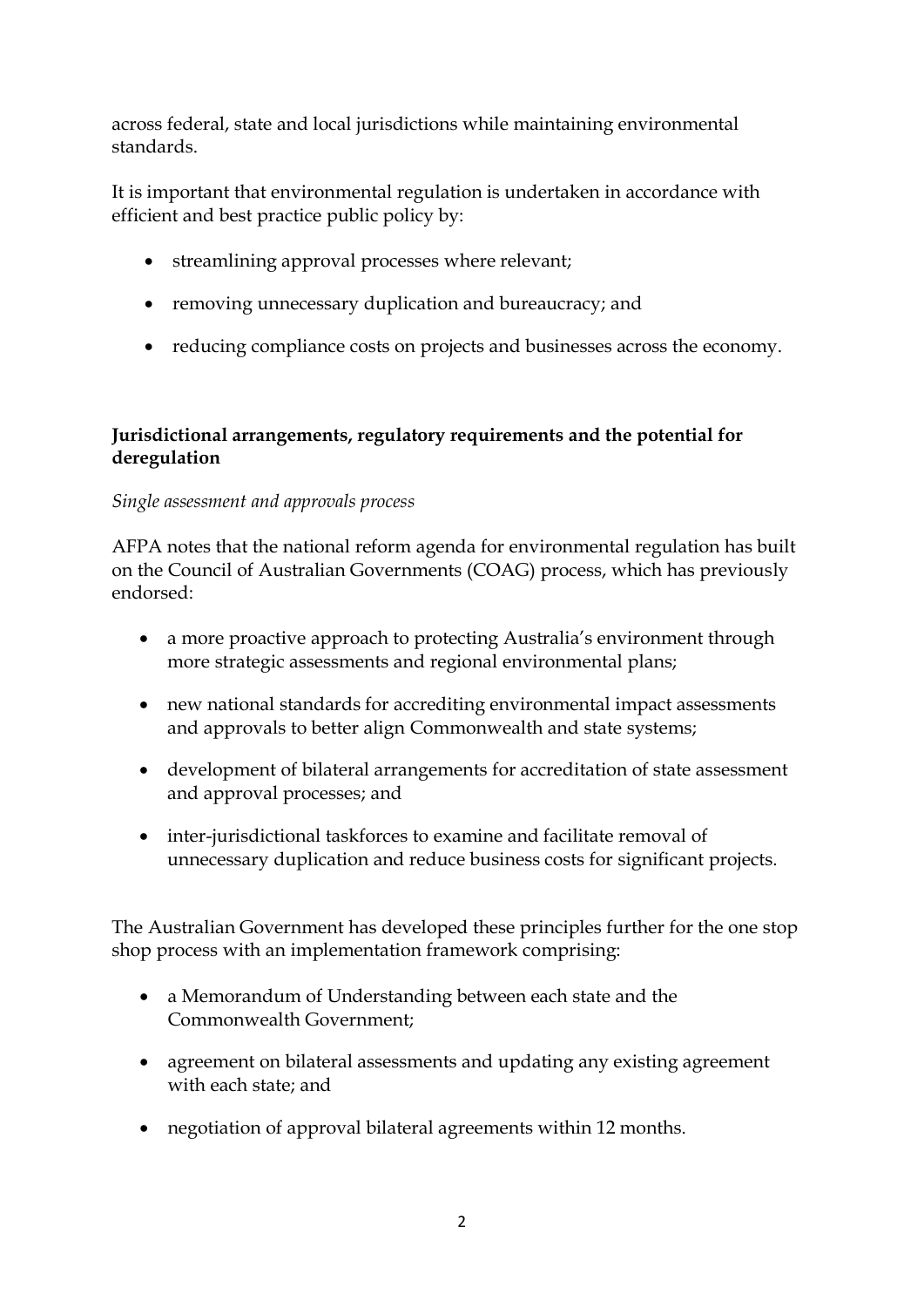With respect to land management activities such as forestry, there can be a lot of overlap between state and Commonwealth environmental regulation such as species management requirements. In this regard, the one stop shop offers significant benefits to industry from a single environmental assessment and approvals process that includes a single lodgement and documentation system. The benefits of such a streamlined process would include reduced duplication between state and Commonwealth laws, reduced bureaucracy and the removal of unnecessary administrative costs.

In order to maintain the overall environmental integrity of the framework, AFPA also acknowledges the importance of appropriate environmental standards and accreditation processes between state and Commonwealth governments.

#### *Strategic or regional level assessments*

-

Another key feature of environmental regulation in the forest industry has been the use of strategic assessments and bilateral arrangements for achieving environmental outcomes via the Regional Forest Agreements (RFAs). The RFAs were put in place to:

- a) resolve long standing native forest land use conflicts between state and federal governments through agreed 20 year commitments;
- b) improve the national reserve system and conservation outcomes through the addition of significant forest areas to the comprehensive, adequate and representative (CAR) forest reserve system;
- c) evaluate and accredit state based ecologically sustainable management systems in multiple-use areas available for wood production; and
- d) provide for long term investment and certainty in the forest industry.

The RFAs were underpinned by Comprehensive Regional Assessments (CRAs) that included significant investment in scientific studies and ecosystem mapping, that shaped the agreements and provided for environmental protection and biodiversity conservation measures, including the listing of priority threatened species and ecological communities within each RFA region and measures to protect them.

Given the comprehensive landscape approach to achieving environmental, biodiversity and socio-economic outcomes in RFA regions, forestry operations are recognised as having met the requirements of the *Environment Protection and Biodiversity Conservation (EPBC) Act*. The robust environmental standards of the RFAs are well documented<sup>1</sup>, which represent a regional and bilateral based approach to environmental assessment and approvals. The RFAs have accredited

 $1$  Montreal Process Implementation Group for Australia and the National Forest Inventory Steering Committee (2013). *Australia's State of the Forests Report 2013, Five-yearly report*. Indicator 7.1a: Extent to which the legal framework supports the conservation and sustainable management of forests.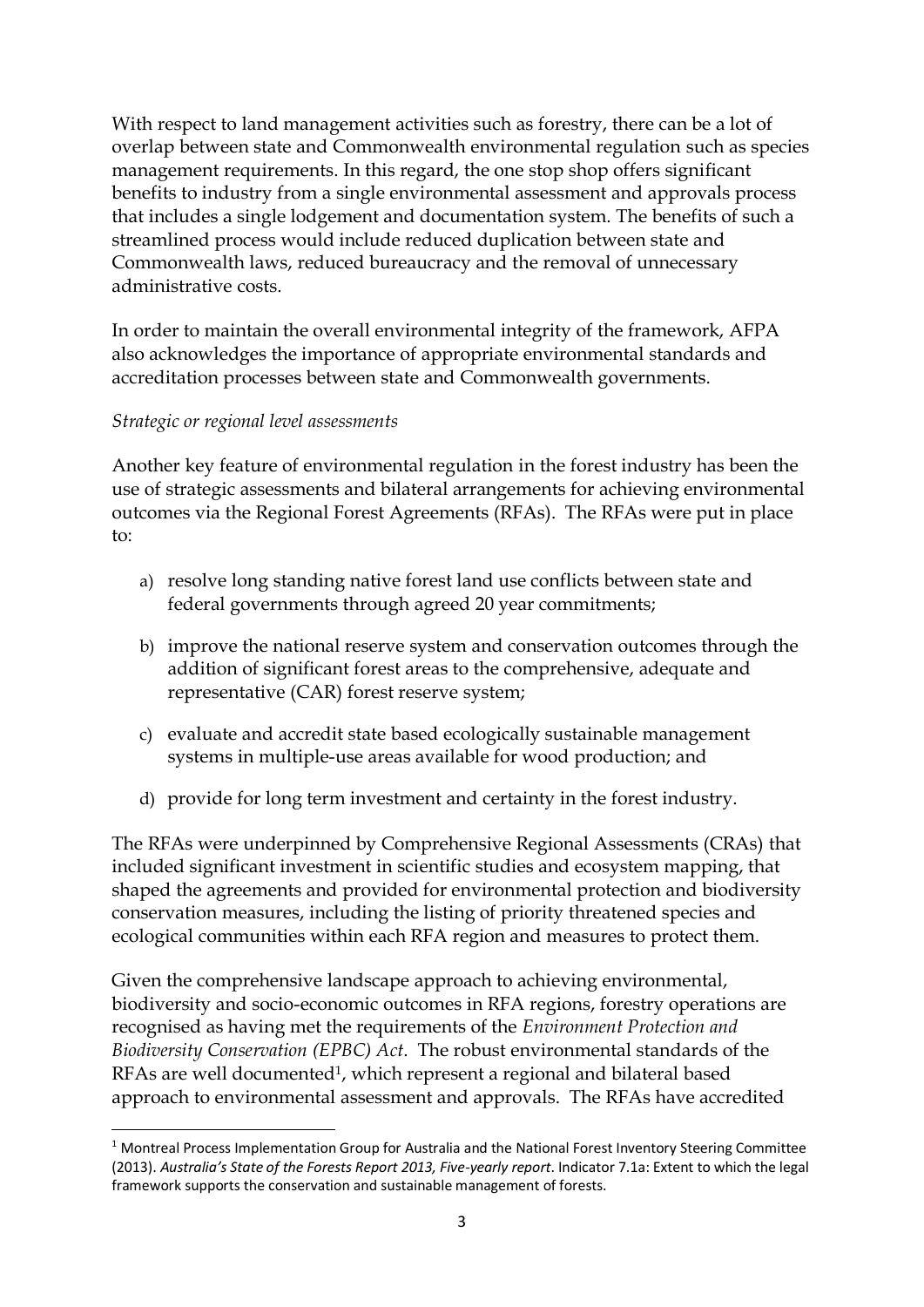State/Territory environmental management processes and ongoing monitoring and improvement including through the 5 yearly reviews.

AFPA fully supports the 20 year rolling renewal of the inter-governmental RFAs, in order to streamline regulation and provide for ongoing world best practice in environmental management and sustainable forestry operations together with improved certainty for industry investment.

Prior to the establishment of the RFAs, timber harvesting operations were subject to EPBC requirements on a 'coupe by coupe' basis, which effectively triggered an environmental assessment and approval process whenever a parcel of wood was harvested in an area that contained a matter of national environmental significance (e.g. a listing of a threatened species that occurred in the region). This piecemeal approach to the environmental assessment of harvesting operations made it a highly costly and administratively burdensome process across the regions where native forestry operations were occurring on a routine basis. This led to significant costs to industry in terms of the time and resources needed to comply with both State and Commonwealth approval processes.

The RFAs addressed this duplicative and piecemeal approach by undertaking the CRAs and accrediting state processes that met the appropriate Commonwealth standards, thereby removing the need for Commonwealth approvals over the life of the RFAs. This has significantly reduced the administrative and compliance costs for designated forestry operations in the RFA regions.

The 2009 Hawke review into the EPBC Act recommended that the Commonwealth work with the States and Territories to improve the efficiency of environmental impact assessments and expand the role of strategic assessments and bioregional plans.

AFPA suggests that the strategic assessments and bioregional approaches adopted in the RFAs are a useful model in the context of bilateral agreements for assessment and approval processes for other classes of activities or projects in a defined area, where they have met the appropriate Commonwealth conditions and national standards.

### **Areas for improved efficiency and effectiveness of the regulatory framework**

### *National environmental reporting*

Over the past decade there has been an increase in mandatory environmental reporting for large manufacturing enterprises. These requirements include national reporting on energy use and carbon emissions under such programs as the National Greenhouse and Energy Reporting Scheme (NGERS) and the Energy Efficiency Opportunities (EEO) program. There are also a range of state reporting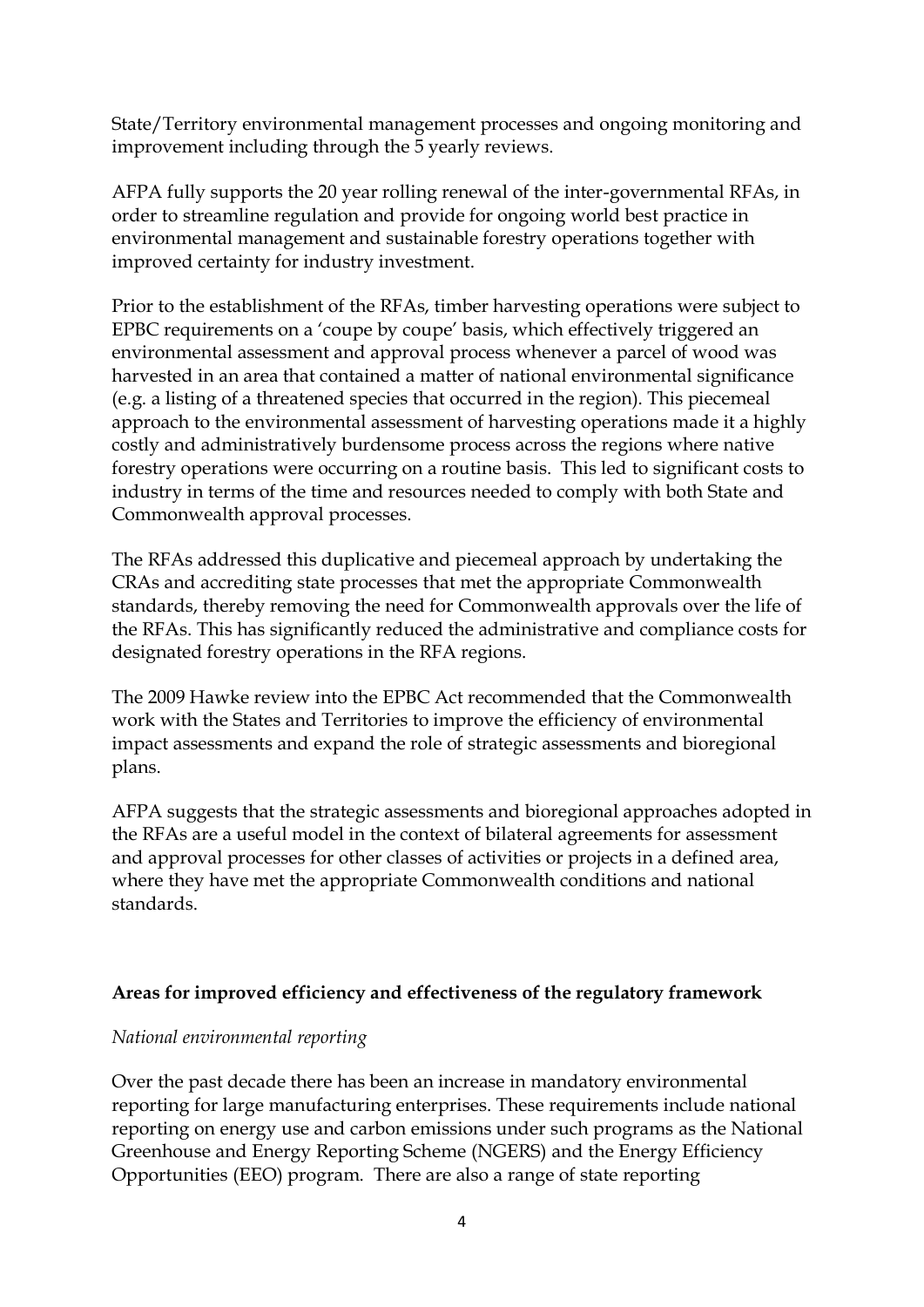requirements. In formulating future policy and reducing red tape, consideration should be given to streamlining both national and state reporting requirements and minimising duplication wherever possible.

#### *Land use regulation*

In addition to environmental reporting requirements, many plantation and native forest operations are subject to a broad range of state and local government land use planning and environmental regulations. These requirements relate to such issues as water policy, plantation establishment, local heritage protection, waste management and codes of forest practice for example. It is important that such regulations are streamlined as much as possible across state and local boundaries in order to promote efficiency and consistency across jurisdictions. It is equally important that regulation of plantation forest activities are treated consistently with respect to other agricultural activities.

### *Chemical use regulation*

The regulatory framework for agricultural and veterinary chemicals use is another area of environmental regulation where significant improvements in efficiency and effectiveness can be made. While on a lower relative scale compared to other agricultural industries, the plantation forest industry does rely on the use of some chemicals to maintain and improve its productivity and competitiveness, within appropriate environmental safeguards.

In recent years, the agricultural chemical regulatory framework has actually increased the amount of regulation and administrative cost via the *Agvet Chemicals Legislation Amendment Act 2013* (i.e. the 2013 Act).

A number of significant concerns were raised by AFPA and other stakeholders regarding these changes, which included:

- The lack of any real reform and regulation simplification. The 2013 Act appeared to increase the amount of red tape, process and cost recovery (fees), with very little in the way of increasing efficiencies and certainty;
- The proposed re-approval and re-registration process would have increased costs and uncertainty for industry, making it very difficult to maintain the existing suite of chemicals and minor uses that our industry relies on;
- The proposed risk assessment process*.* There remains continued uncertainty in the detail and application by the regulator of the proposed risk assessment framework underlying the approval process. This framework and the selection of re-approval and re-registration periods, needs to be better aligned with the principles of assessment for 'risk' rather than 'hazard'; and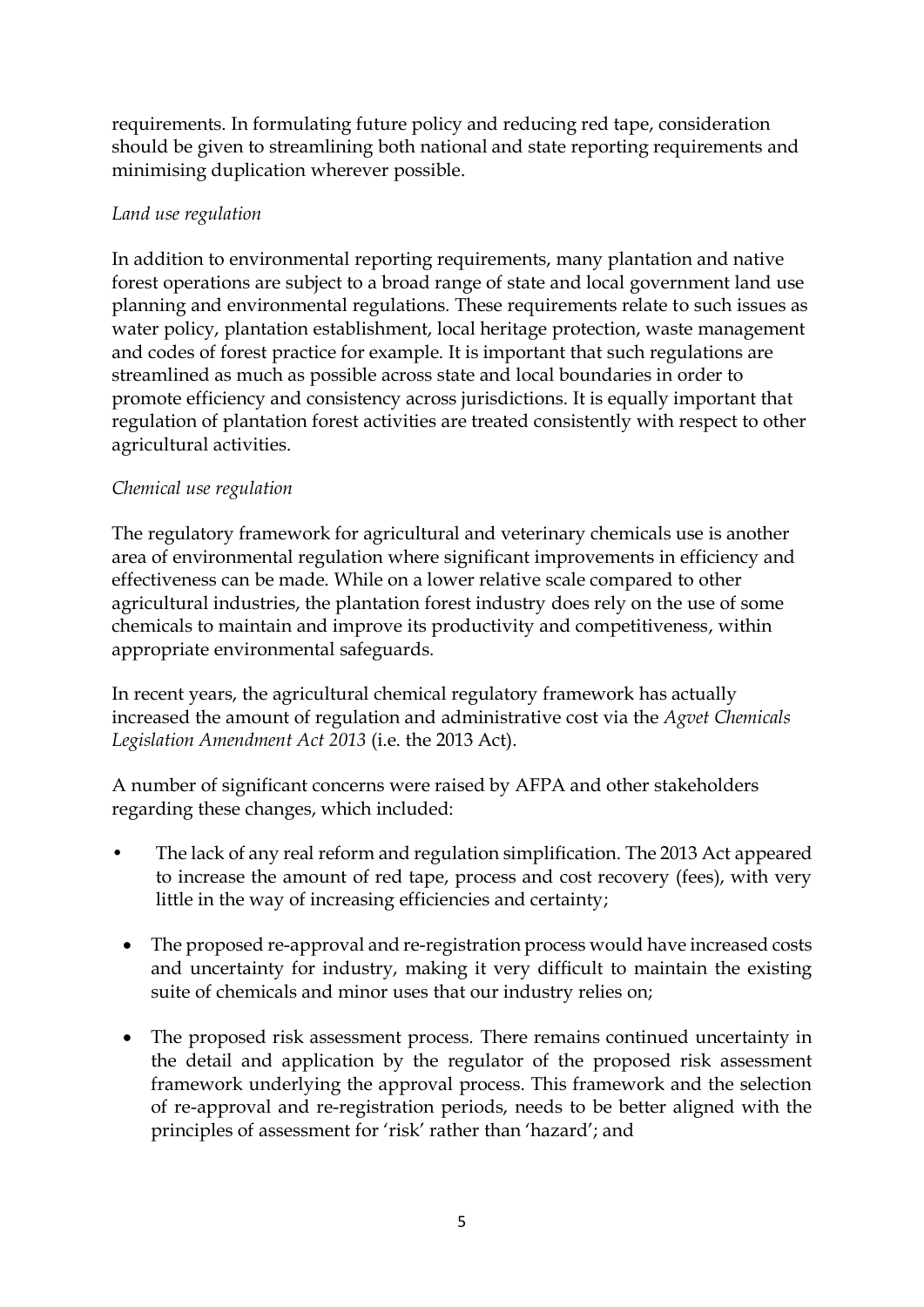• The issue of minor use. Due to the forest industry's relatively small chemical use, the continued availability of minor use permits coupled with an effective and streamlined minor use permit approval process, is essential to ensure chemicals are available to use for forestry applications. The 2013 Act did not include an appropriate framework for dealing with the issue of minor use.

Overall, this was considered poor regulation, as it introduced additional tests, hurdles and regulation that did not provide any clear benefit to agvet chemical registrants, users or the environment. AFPA therefore supports proposed amendments via the Exposure Draft Agricultural and Chemicals Legislation Amendment (Removing Re-Approval and Re-registration) Bill, including:

*Removing re-approval and re-registration*

AFPA supports amendments to remove the mandatory re-approval and reregistration provisions introduced by the 2013 Act. The mandatory re-approval and re-registration provisions were unnecessary and did not meet the often stated objective to '*increase the scrutiny of chemical constituents and products through a scheme that minimises impacts on industry'*. The additional regulatory processes were likely to increase costs and uncertainty for industry, making it very difficult to maintain the existing suite of chemicals and minor uses**.** AFPA also notes that the Australian Pesticides and Veterinary Medicines Authority (APVMA) still retains a re-consideration process of registered chemicals based on an ongoing process of assessment of human health or environmental risks.

*Reducing red-tape by allowing for less frequent renewal of registration*

AFPA supports amendments to allow for less frequent renewal of registration. In relation to the frequency of renewals, a potential model could be where the reasonably assessed risk of the chemical is higher, the shorter the frequency of renewal of registration (for example an assessed high-risk chemical could have a one (1) year renewal and longer intervals for lower-risk chemicals).

*Addressing concerns with chemical product quality*

AFPA understands the Government's policy objective for the APVMA to improve its ability to secure information about the safety of chemicals supplied in the market. AFPA urges that any reform in this area be scientifically based, targeted at areas of concern, and aligned with the principles of assessment for 'risk' rather than 'hazard'. AFPA supports the implementation of an effective and practical safeguard system to be applied to the APVMA in relation to this issue. The safeguard system would prevent the APVMA from requiring information unless it believes it is reasonably necessary to protect human, animal, plant or environmental health or safety, or implications on trade.

AFPA proposes that there are still significant further reform areas of agvet chemical regulation that will need to be addressed. These include: